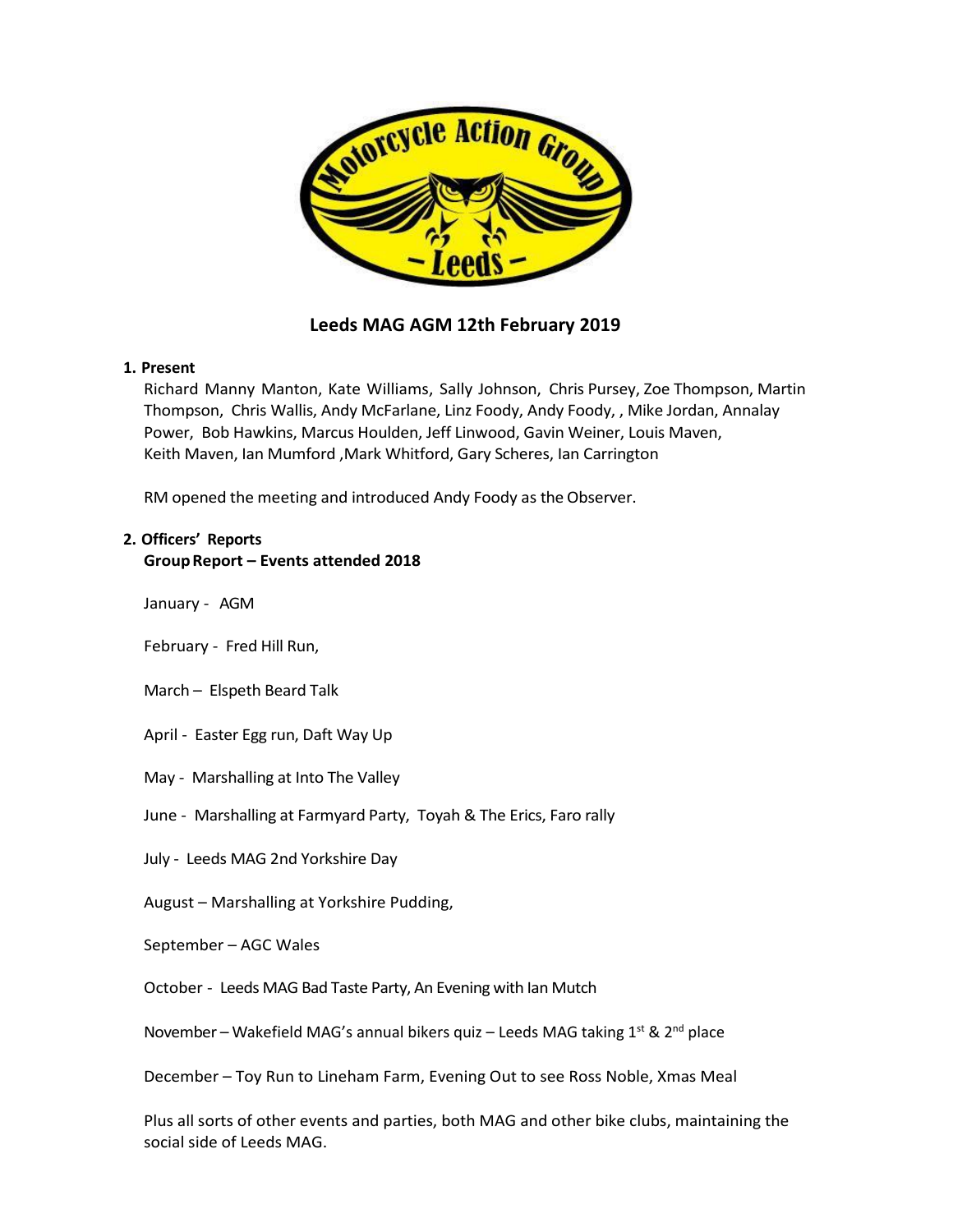### **3. Officers Reports**

### **Richard Manny Manton (rep)**

Another very busy year both socially and politically.

We're sticking with the formula of having something, event wise, in the pipeline at all times to keep interest up. We were the second highest donating group in Yorkshire for the third year running, behind East Yorkshire, but they don't count as they're a county! It would be good to get more new faces into the group as we can always accommodate more members but we are a very strong group, who know how to get things done and for this we all deserve praise and thanks.

I've been doing the Yorkshire Rep role alongside the role Leeds Rep for just over a year now and this seems to be working ok.

Socially things are ok (that's the easy and fun bit) but it is massively frustrating when we organise a 'do' and attendance is crap! It would be great to have supporters make an effort to join in. We have 170ish members and 600ish supporters on Facebook so this shouldn't be an issue, but it is.

It's also frustrating to see bikers turning up at events en masse and sharing events put on by MC's and MCC's in droves while MAG events are lightly supported even though our work helps all bikers. Again, this shouldn't be an issue but it is.

The MCC's have been decimated this year with disbandment and internal strife which is a shame but it would be great if MAG could fill this void. Ideas of how to encourage this are welcomed.

Last year I stated that I needed help with the political side of things and that if help wasn't forthcoming, I wouldn't be standing next again next year. That help wasn't forthcoming, to the point that Steve Bolton has been in contact with Leeds City Council on our behalf even though he lives in Huddersfield. This is a personal embarrassment to me as we should have the ability to manage our own affairs without outside help.

I said last year that I'd like to get the Leeds MAG committee a bit more involved in decisions, so I suggested a quarterly meeting, just for committee members, to discuss the way we're going, what's happening next and what needs doing to keep us on track. We managed two of these which was great.

We need to innovate to keep things fun and interesting for our members so suggestions are welcomed as always.

We've had quite a bit of success with the WYCC and four parts of the five point plan have been adopted but we're still having to batter away with bikes in bus lanes, especially in Leeds.

Here's to a fun and productive 2019

# **Martin Thompson (vice rep)**

An easy job with Manny's help. Covered meetings events where necessary, nice to see we have a good core of people who always help, but we need more to get involved, every little helps, even little things - eg distribute posters, bums on seats etc

### **Kate Williams(Treasurer)**

The events all made money, but need to concentrate on the key 'money makers', stop spreading ourselves too thinly on poorly attended events. Summary of all donations - £5K was donated from East Leeds Lions, Leeds MAG £1730 donated to Yorkshire MAG separately. The question was asked should we consider getting someone to verify the accounts in the same way that Wakefield MAG do? Alternative is to present the accounts and bank statements at the AGM if anyone wishes to examine them -will consider options to circulate accounts. Vote taken that everyone was happy with current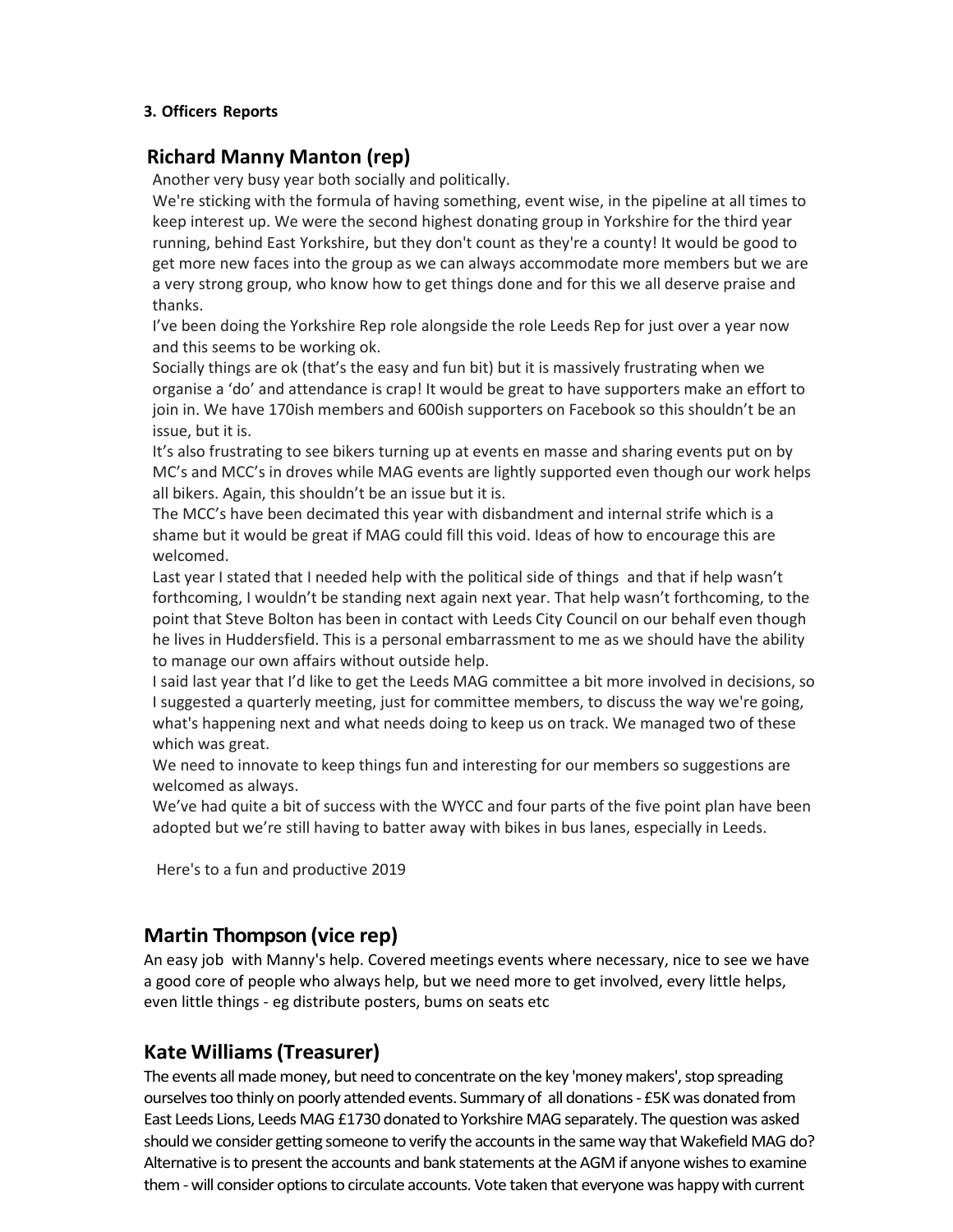banking procedures. £600 in the bank at the moment. Accounts Oct to Oct each to tie in with Yorkshire AGM. Each Yorkshire Group putting £400 aside to cover contribution to AGC in Yorkshire in 2019.

## **Keith Maven /Martin Smith (MAP Liaison)**

Keith advised he continues to report back on what is happening at MAP meetings - all have been run successfully. Happy to continue to run with this. 2019 events are all on track. Will report back on anything necessary at meetings going forward.

## **Marcus Houlden (Web Master)**

Taken over as Yorkshire MAG webmaster - all sites now have 'Google Calendar' and a combined calendar. Make sure events don't clash and all aware of each other's events. Leeds MAG newsletter is going onto the website so everyone can see - not everyone is on FB - so gets to a wider audience. Need to update dealers list.

# **Marcus Houlden (New rider rep)**

Passed my test 5 years ago - not really a 'new rider' anymore. Looking at transport strategy and licencing - all on hold at the moment with Brexit - need to wait and see what the implications are for bikes going forward to form new strategies.

# **Helen Taylor(Club liaison)**

Absent from Meeting - sent report to Manny -which said - due to demise and infighting - not much happening with club liaison, mainly on FB - in current climate not really a necessary role most are being disbanded or simply have FB pages. Looking at a change of role instead in the future as still wants to be involved in Committee. General conversation about trying to get more Groups in North Yorkshire. Consider general meetings in various areas -' come and meet MAG'.

# **Steve Corbridge (Political officer)**

Absent from meeting but sent a message saying' Ive been crap this year' he told Manny and hasn't had any involvement. Stepping down this year.

# **John Nettleship** (Press liaison)

Absent from meeting – report provided - I can't say I've had my media liaison services called on much this year - I tried to drum up some interest for a couple of things, including Daft Way Up at the start of the year but fear I failed miserably! I did manage to pull together the brief taster video of DWUp which hopefully is still providing some publicity for the cause. The full 60 (?) Minute version is still a work in progress, I'm afraid. If you want me to stand again I'm happy to do so.

# **Sally Johnson (Communication Secretary)**

Continuing to help Manny in my role which involves sending all the Leeds MAG email correspondence and mail shots to current members, less involvement now with monitoring of member lists (new and lapsed) due to GDPR restrictions on access to these.

# **Zoe Thompson/ Gavin Weiner - Events Promotions Secretary**

Changed structure on FB now from Leeds MAG page - more info on what's happening. Gavin sharing far and wide and getting the message across. Elspeth Beard - 90% heard of this via FB so definitely the future via social media. Still need to look at Page and Group and what goes on what.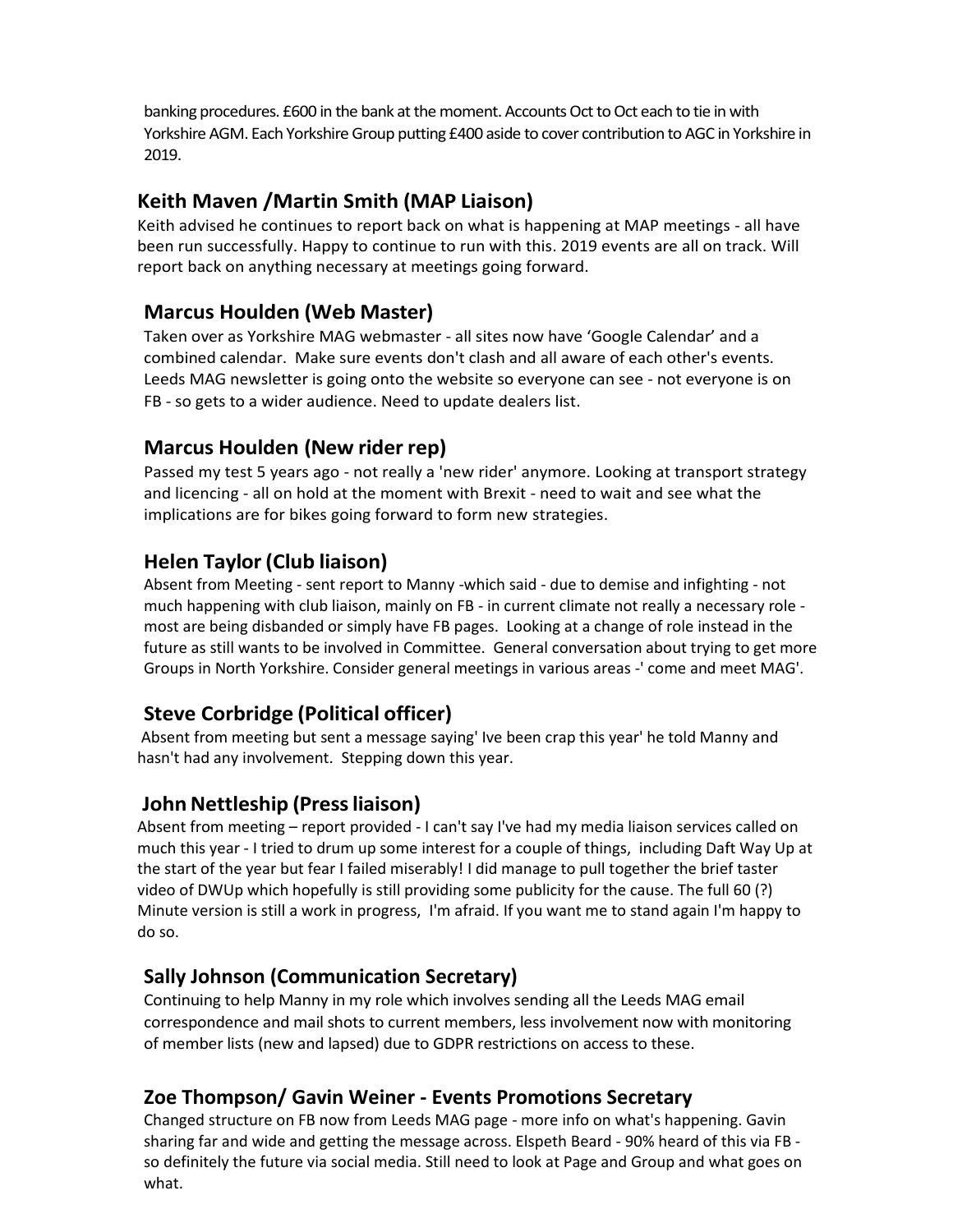#### **4. Goals and Missions**

- 1) Continue to achieve bikes in bus lanes throughout West Yorkshire and liaise with councils.
- 2. To keep Leeds MAG as a leading group both politically and in the way that we know how to have fun and enjoy ourselves.

### **5. Events to attend in 2019**

Owl with Laughter Comedy Night 22 January Fred Hill Run – 10 February An evening with Ed March – 23 March Easter Egg Run – date to be confirmed Yorkshire Pudding Rally – 3, 4, 5, May Farmyard Party 21, 22, 23 June Barton Bike Day/Night 13 – July Yorkshire Pudding Rally 2, 3, 4, August MAG AGC here in Yorkshire – 28 September

Plus attending as many rallies as possible, supporting all the other Yorkshire groups and anything we can make up as we go along!

#### **6. Election of roles**

#### *Leeds MAG Rep*

Richard Manton, proposed Gavin Weinerseconded Martin Thompson vote: unanimous

#### *Leeds MAG Vice Rep*

Martin Thompson, proposed Gavin Weinerseconded Zoe Thompson vote: unanimous

#### *Leeds MAG Treasurer*

Kate Williams, proposed Chris Pursey, seconded Keith Maven.vote: unanimous

#### *Leeds MAG MAP Liaison*

Keith Maven, proposed Gavin Weiner, seconded Richard Manton vote: unanimous

#### *Leeds MAG WebOfficer*

Marcus Houlden, proposed Martin Thompson, seconded Mike Jordan.vote: unanimous

#### **Leeds MAG Entertainment Officer**

Helen Taylor, proposed Kate Williams,, seconded Richard Manton, vote: unanimous

#### *Leeds MAG Political Officer*

Marcus Houlden, proposed Zoe Thompson seconded Chris Pursey, vote: unanimous

#### *Leeds MAG Press Liaison*

John Nettleship, proposed Kate Williams seconded Chris Pursey vote: unanimous

### *Leeds MAG Communication Secretary*

Sally Johnson, proposed Richard Manton, seconded Martin Thompson vote: unanimous